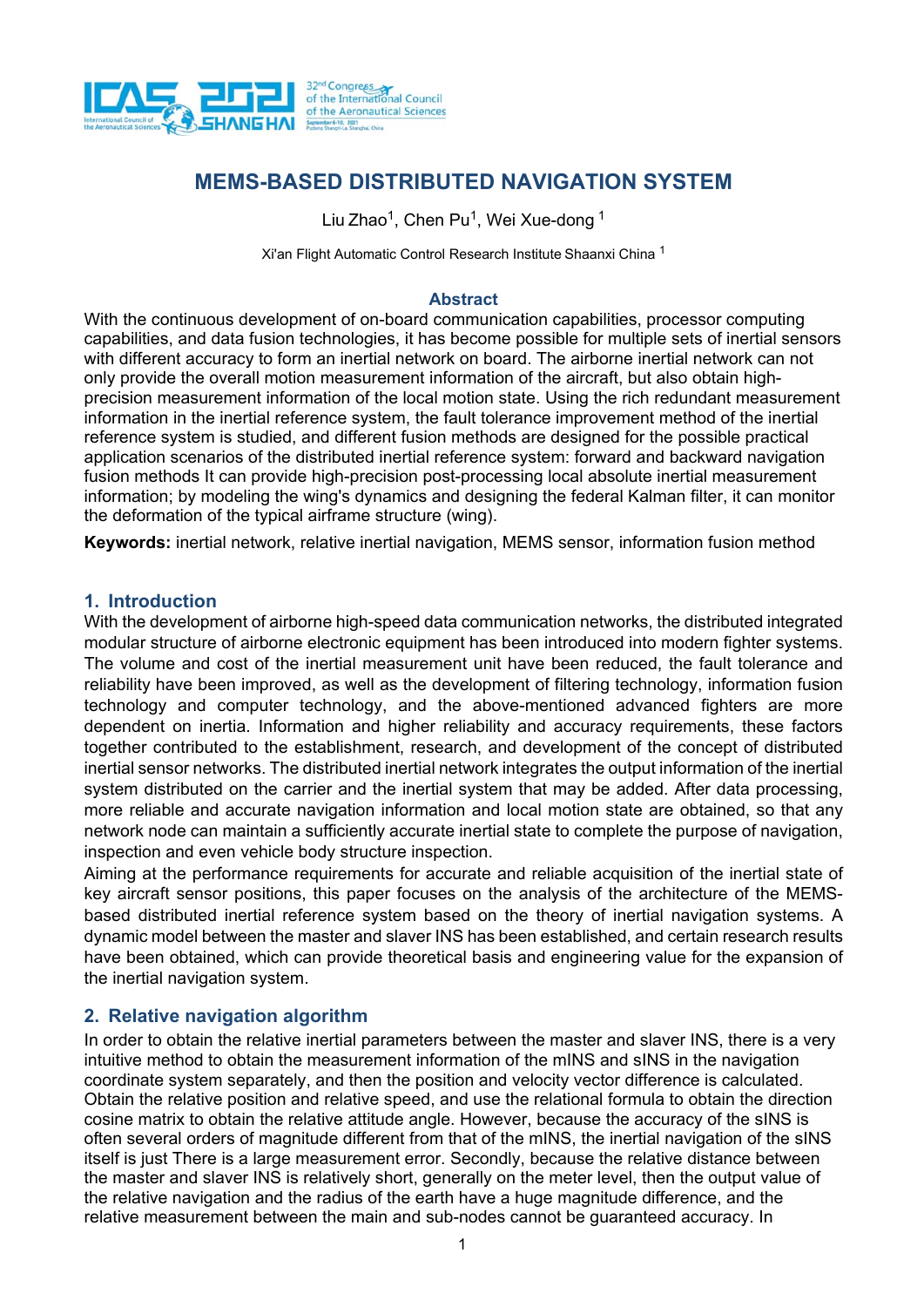response to this problem, a method of relative navigation inertial calculation is proposed here: After the relative navigation is calculated directly using the inertial measurement information of the main and sub-nodes, it is then fused with the high-precision inertial measurement information provided by the mINS to obtain sINS absolute navigation information [1].



Figure 1– Schematic diagram of relative position.

The relative position diagram of the master and slaver INS is shown in Figure 1. Select the earth coordinate system as the position reference system, Then the mINS position vector is a straight line from the origin of the earth coordinate system to the origin of the main inertial navigation system, In the same way, the sINS position vector can be obtained. The position vector from the sINS to the mINS is  $R^{[2]}$ . Obviously, when the positional relationship vector between the master and slaver INS is described by rectangular coordinate parameters, the relative position relationship is

$$
R_s = R_m + R \tag{1}
$$

Differentiate the two sides of the relative position relationship at the same time, from the Coriolis theorem, we can get:

$$
\frac{d\boldsymbol{R}_s}{dt}\bigg|_e = \frac{d\boldsymbol{R}_m}{dt}\bigg|_e + \frac{d\boldsymbol{R}}{dt}\bigg|_e = \frac{d\boldsymbol{R}_m}{dt}\bigg|_e + \frac{d\boldsymbol{R}}{dt}\bigg|_m + \omega_{em} \times \boldsymbol{R}
$$
\n(2)

Abbreviated as:

$$
\dot{\boldsymbol{R}}_s^e = \dot{\boldsymbol{R}}_m^e + \frac{d\boldsymbol{R}}{dt}\bigg|_{m} + \boldsymbol{\omega}_{em} \times \boldsymbol{R}
$$
\n(3)

Projecting it to the geographic coordinate system, the following relationship can be obtained:

$$
V_s^e = V_m^e + C_m^n \frac{dR}{dt}\bigg|_m + C_m^n \bigg[\big(\omega_{im}^m - \omega_{ie}^m\big) \times R\bigg]
$$
 (4)

This is the relative speed relationship between the mINS and sINS. Relative posture relationship is:

$$
\boldsymbol{C}_s^m = \boldsymbol{C}_b^m \boldsymbol{C}_m^s \tag{5}
$$

The above three formulas(1)(4)(5) together constitute the relative motion relationship, based on which the Relative navigation solution model can be derived, as shown below:

$$
\begin{cases}\n\dot{\mathbf{C}}_{s}^{m} = \mathbf{C}_{s}^{m} \left( \boldsymbol{\omega}_{is}^{s} \times \right) - \left( \boldsymbol{\omega}_{im}^{m} \times \right) \mathbf{C}_{s}^{m} \\
\dot{\mathbf{V}}_{ms}^{m} = \mathbf{C}_{s}^{m} \mathbf{f}_{sfs}^{s} - \mathbf{f}_{sfm}^{m} - 2 \boldsymbol{\omega}_{im}^{m} \times \mathbf{V}_{ms}^{m} - \dot{\boldsymbol{\omega}}_{im}^{m} \times \mathbf{R}^{m} - \boldsymbol{\omega}_{im}^{m} \times \left( \boldsymbol{\omega}_{im}^{m} \times \mathbf{R}^{m} \right) \\
\dot{\mathbf{R}}^{m} = \mathbf{V}_{ms}^{m}\n\end{cases}
$$
\n(6)

### **3. Relative navigation error model and compensation method**

The relative navigation algorithm is a differential equation derived based on the law of inertia. In the process of inertial settlement, errors will continue to accumulate, leading to divergence of the solution results, so the error compensation algorithm must be studied.

Record the real relative posture matrix as  $\bm{C}_m^s$  , the calculated relative posture as  $\tilde{\bm{C}}_m^s$  , and the

conversion matrix between and as  $C_m^m$ , the corresponding equivalent rotation vector is  $\phi$ , obviously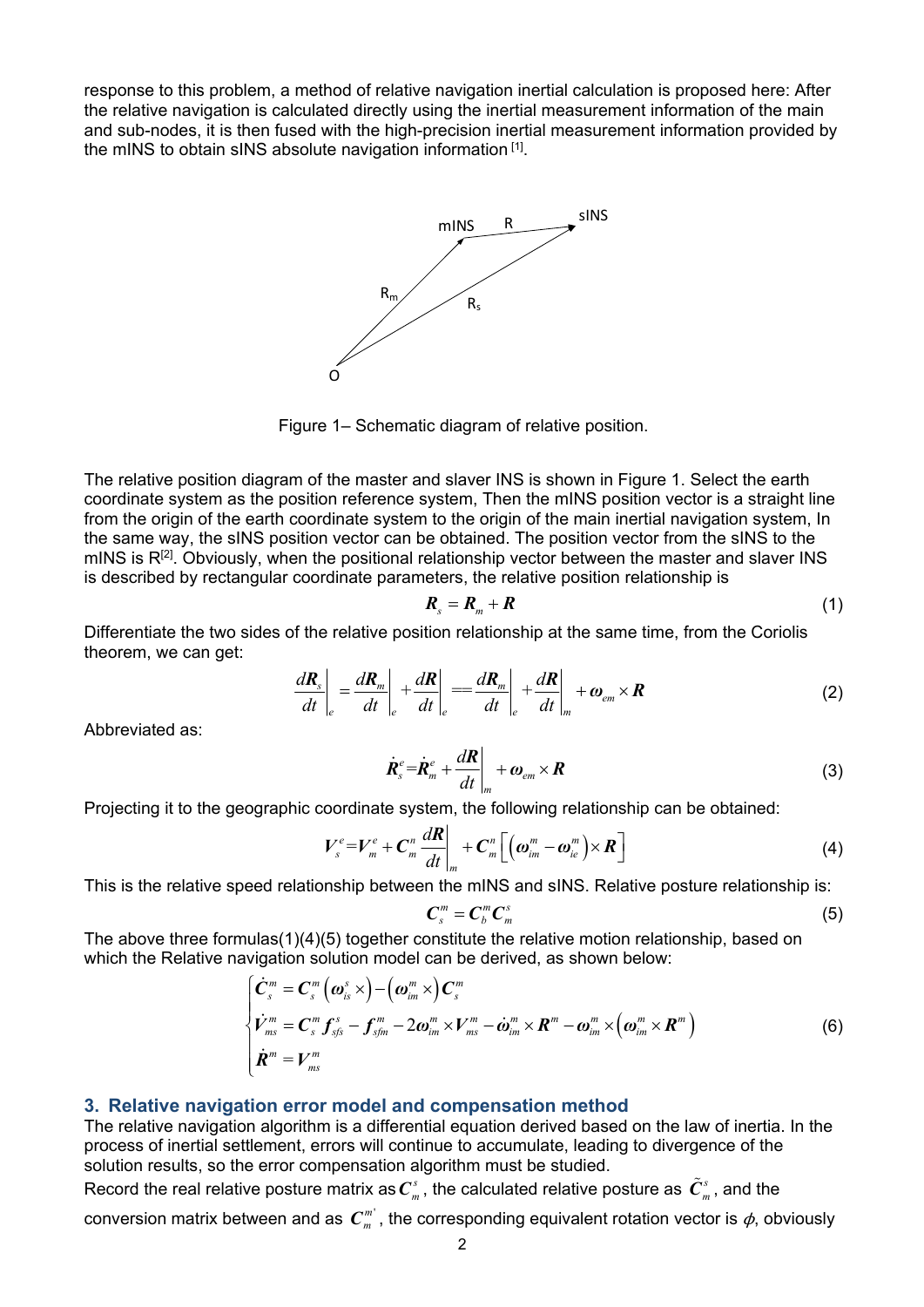there is a relation:

$$
\boldsymbol{C}_{s}^{m'}=\boldsymbol{C}_{m}^{m'}\boldsymbol{C}_{s}^{m}=\left[\boldsymbol{I}-\left(\boldsymbol{\phi}\times\right)\right]\boldsymbol{C}_{s}^{m}
$$
\n
$$
\tag{7}
$$

The update formula of the attitude matrix including the error is:

$$
\dot{\boldsymbol{C}}_{s}^{m'} = \boldsymbol{C}_{s}^{m'} \left( \tilde{\boldsymbol{\omega}}_{is}^{s} \times \right) - \left( \boldsymbol{\omega}_{im}^{m} \times \right) \boldsymbol{C}_{s}^{m'} \tag{8}
$$

Substituting (7)into(8), after unfolding, the product of the relative attitude error and the gyro measurement (second-order small amount) is omitted, and we can get the relative attitude error equation is:

$$
\dot{\boldsymbol{\phi}} = \boldsymbol{\phi} \times \boldsymbol{\omega}_{im}^m - \delta \boldsymbol{\omega}_{is}^m \tag{9}
$$

Like the process of establishing the relative attitude error equation, rewrite the relative navigation speed update differential equation containing the error as:

$$
\dot{\tilde{V}}^{m} = \tilde{C}_{s}^{m} \tilde{f}_{sfs}^{s} - f_{sfn}^{m} - 2\omega_{im}^{m} \times \tilde{V}^{m} - \dot{\omega}_{im}^{m} \times \tilde{R}^{m} - \omega_{im}^{m} \times (\omega_{im}^{m} \times \tilde{R}^{m})
$$
(10)

Subtract from the second formula in formula (6), The differential equation of relative navigation speed error can be obtained:

$$
\delta \dot{V} = C_s^m f_{\rm sfs}^s \times \phi - 2\omega_{\rm im}^m \times \delta V - \dot{\omega}_{\rm im}^m \times \delta R - \omega_{\rm im}^m \times (\omega_{\rm im}^m \times \delta R) + C_s^m \delta f_{\rm sfs}^s \tag{11}
$$

The relative position error is the integral of the relative speed error:

$$
\delta \dot{\mathbf{R}} = \delta \mathbf{U} - \boldsymbol{\omega}_{im}^m \times \delta \mathbf{R}
$$
 (12)

Equation(9), (11), (12) together constitute a complete error model of relative inertial navigation. According to the error model, a Kalman filter can be established to compensate for the error in the relative navigation inertia settlement process

### **4. Information Fusion Method**

Using the network structure of the distributed inertial network reference system, the constraint relationship and network structure between the sub-nodes can be used to monitor the body deformation and solve some problems that may be encountered in actual use situations<sup>[3]</sup>, such as: When a certain sub-inertial navigation has a problem when the system is working, how to identify the specific problematic sub-node, etc., has become an important task of the data fusion method of the distributed inertial network reference system.

### 4.1 System fault tolerance improvement method

For multi-sensor systems, the introduction of fault detection and isolation technology into the system can effectively improve the fault tolerance of the navigation system, so that the system can complete the task more stably. This section will design a fault-tolerant solution for the distributed inertial reference network. Based on a networked structure, the information between multiple sub-inertial navigations will be integrated and processed, and a filter bank will be formed to provide system fault detection and isolation functions. Finally, the fault tolerance of the system is improved. The purpose of fault detection and isolation is to detect the faults of the sub-inertial navigation online, isolate the sub-inertial navigation that has failed, so that the sub-inertial navigation does not participate in the work of the system, and prevent the appearance of wrong information or the pollution of the entire distributed system due to the failure of a single sub-inertial navigation The case of the baseline system appears. Sensor failures can usually be divided into hard failures and soft failures according to the degree of failure. Hard fault refers to the fault caused by the damage of the sensor hardware. Generally, the value is large and changes suddenly, which is also called

complete fault. Usually when a hard fault occurs, the output value is no longer the real measured value, and will always remain a certain value. Depending on the device, it may be 0 or the upper limit of the amplitude. From the graph of the output value, it will be a horizontal line. The soft fault generally refers to the variation of sensor characteristics, with small amplitude and slow change. Soft faults generally include data deviation, accuracy degradation, etc. Soft faults change slowly and are difficult to find. In a sense, they are more harmful to the system than hard faults.

Considering that the distributed inertial reference network system has no external measurement, the sensor type is single, and the structure is more restrictive, the fault detection and isolation method adopts three levels of detection, which are divided into: subsystem output correlation detection, Kalman filter measurement Residual error detection, reasonableness detection of filter state. The detection process is shown in Figure 5.1: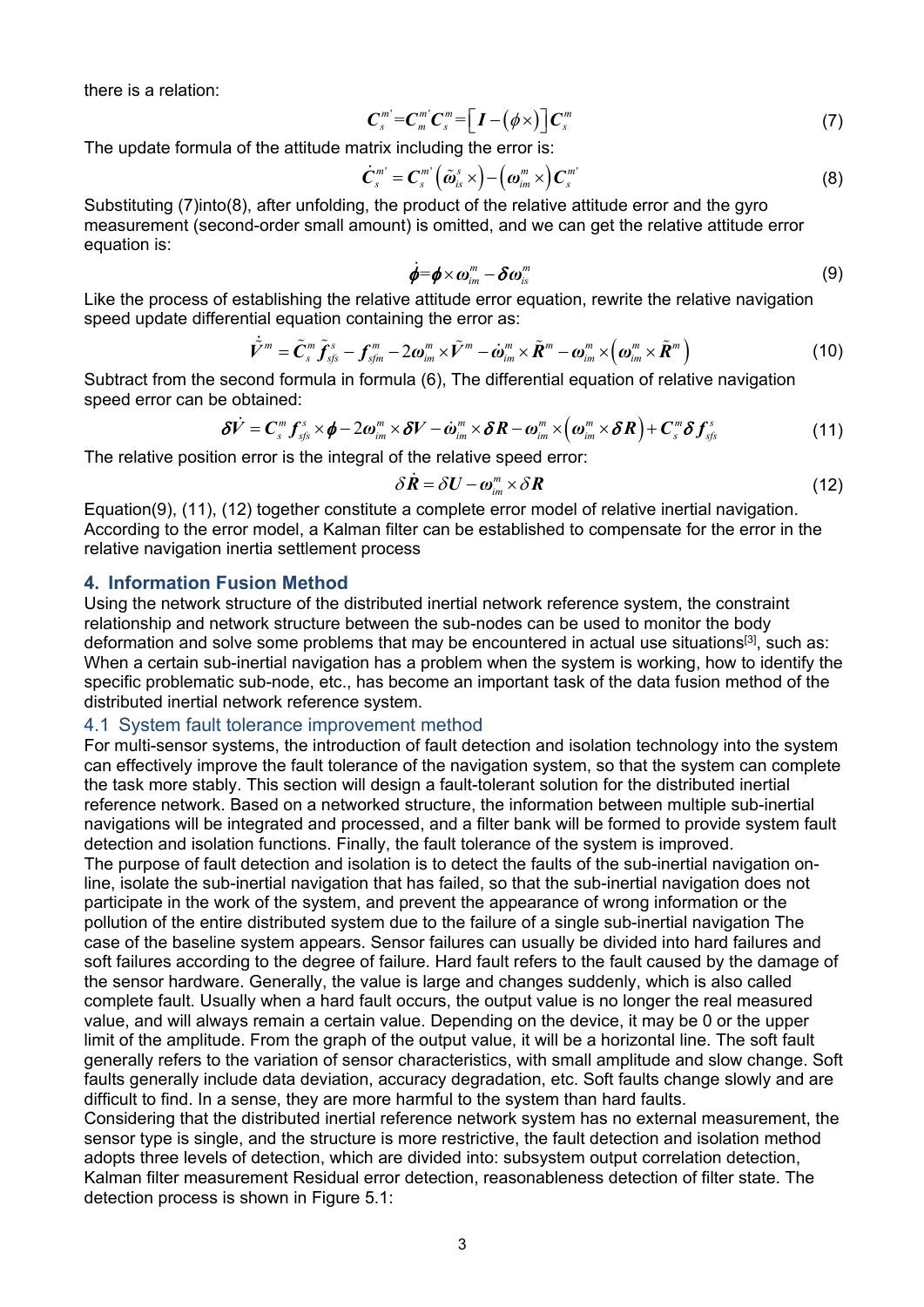

Figure 2-Fault detection flow chart

### *4.1.1 Subsystem output correlation detection*

For distributed inertial systems, the overall system is arranged in different parts of the aircraft, and the output values of each sub-node show strong correlation<sup>[4]</sup>. These correlations are also reflected in the redundancy of measurement information and provide conditions for fault detection. Under normal conditions, the difference between the measured values of each sub-inertial navigation should be within a certain range. If a certain sub-inertial navigation fails, its output value will inevitably have a large gap with other sub-inertial navigation. The difference between the output of the two sub-inertial navigation and the specified threshold can be used to determine the faulty subsystem. Each sub-sensor can output the three-axis speed and angular velocity increment of its own reference coordinate system, and use these quantities to perform fault detection and determine the faulty subsystem.

Suppose there are 3 sub-inertial navigations arranged in the system, which are called sINS1, 2, 3. Take the x-axis accelerometer output  $f_{\rm vir}$  of three sub-inertial navigation as an example, T is the

fault detection threshold.

Comparison between sINS1 and sINS2 (I):  $|f_{\text{stx1}} - f_{\text{stx2}}| > T$ Comparison between sINS1 and sINS3 (II):  $|f_{\text{soft}} - f_{\text{soft}}| > T$ Comparison between sINS2 and sINS3 (III):  $\left| \int_{\mathbb{S} \mathfrak{f} \times 2} - \int_{\mathbb{S} \mathfrak{f} \times 3} \right| > T$ 

If the above fault conditions are met, the corresponding flag position is set to 1, otherwise the flag is recorded as 0. It can also be clearly seen from the above fault conditions that if there is a problem with sub-inertia 1, then the judgment conditions 1 and 2 will both meet the fault conditions. This also allows us to use the flag bit according to the voting mechanism to uniquely determine the faulty sINS.

*4.1.2 Kalman filter measurement residual detection*  The discrete system model with fault is: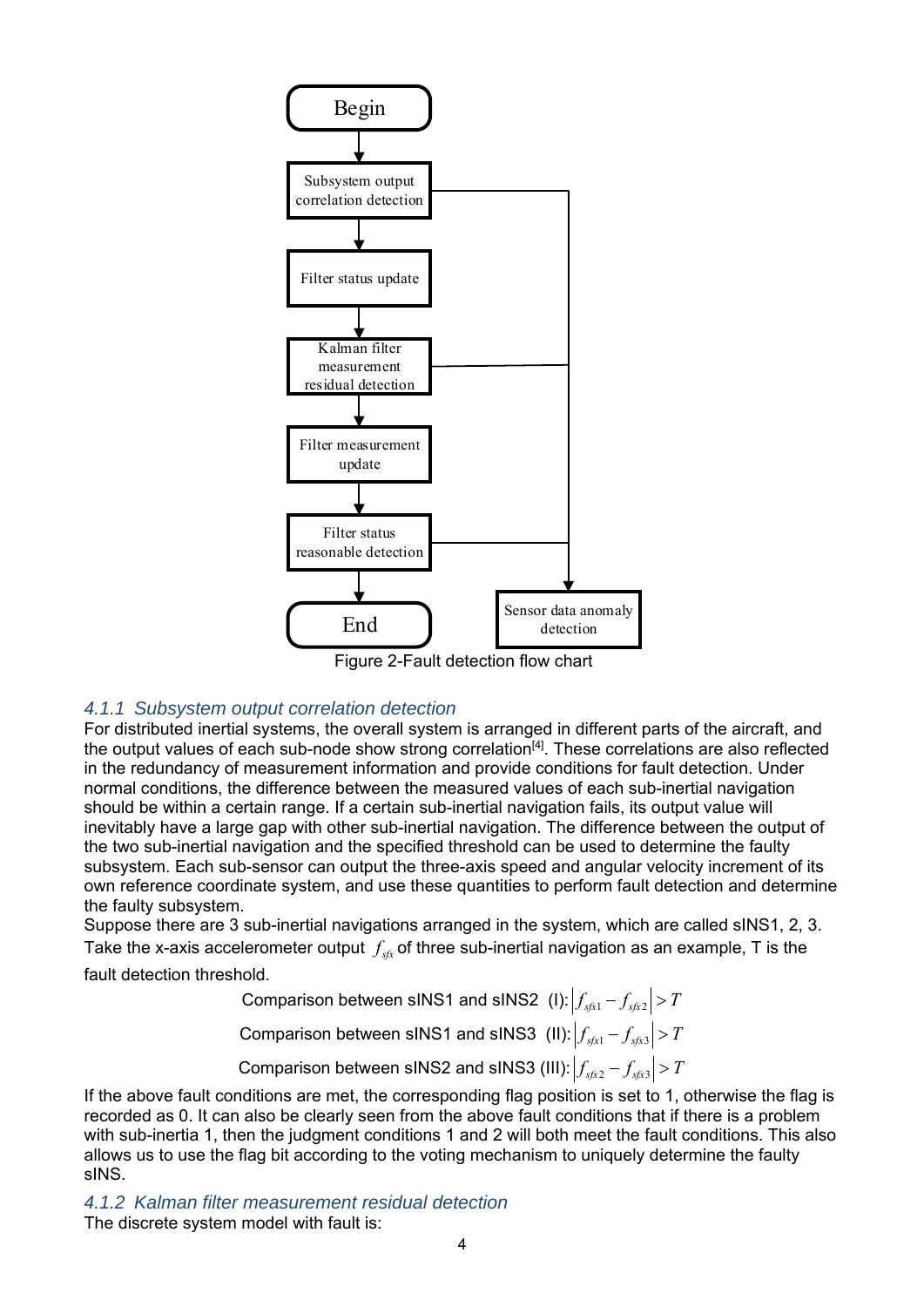$$
\begin{cases}\nX(k) = F(k, k-1)X(k-1) + W(k-1) \\
Z(k) = H(k)X(k) + V(k) + \rho(k, \theta)\n\end{cases}
$$
\n(13)

Among them,  $\rho(k, \theta)$  is the failure function,  $\theta$  is the time when the failure occurs, and the rest of the symbol definitions are the same as before. When there is no fault, the measurement residual of the Kalman filter is:

$$
\gamma(k) = \mathbf{Z}(k) - \mathbf{H}(k)\mathbf{F}(k,k-1)\hat{\mathbf{X}}(k)
$$
\n(14)

At this time, the residual should be Gaussian white noise with zero mean, and its modified covariance is:

$$
A(k) = H(k) P(k, k-1) HT(k) + R(k)
$$
\n(15)

Construct a fault detection function:

$$
\lambda(k) = \gamma^{T}(k) A^{-1}(k) \gamma(k)
$$
\n(16)

Since  $\gamma(k)$  is a Gaussian random vector,  $\lambda(k)$  should obey the  $\chi^2$  distribution with m degrees of freedom, that is, the fault judgment condition is:

$$
\begin{cases}\n\lambda(k) > \sigma \quad \text{fault} \\
\lambda(k) \leq \sigma \quad \text{no-fault}\n\end{cases} \tag{17}
$$

 $\sigma$  is the preset threshold, which can be known from the Newman-Pearson criterion, and the threshold can be obtained from the false alarm rate  $P_{fa} = P\lceil \lambda(k) > \sigma \rceil = \alpha$ . When the residual error of a certain filter is detected and reported, it is determined that the corresponding sINS is faulty.

### *4.1.3 Filter status reasonable detection*

The two rounds of detection described above are mainly for hard fault detection, and the rationality detection of the filter state is for soft fault detection. Also suppose that there are 3 sINS, namely sINS1,2,3, corresponding to 3 filters, namely F1, F2, F3. Design the shadow filters F1 s, F2 s, F3 s corresponding to the three filters. The shadow filter does not update the measurement, only time update, and use the state of F1, F2, F3, and the variance matrix to reset F1 s, F2 s, F3 s every 300s. Build state residuals:

$$
\beta_k = X_k^s (7,8,9) - X_k (7,8,9) \tag{18}
$$

Then construct the residual matrix of the covariance matrix:

$$
T_k = P_k^s (7:9,7:9) - X_k (7:9,7:9)
$$
 (19)

When the determinant of the residual matrix of the covariance matrix is not zero, that is  $|T_k| \neq 0$ , and

the condition number of  $T_k$  is less than 100, the fault detection statistics are calculated:

$$
\lambda_K = \beta_K^{\mathrm{T}} T_K^{-1} \beta_K \tag{20}
$$

If  $\lambda_{K}$  >23, it is determined that the corresponding filter works abnormally, that is, the state of the subinertial navigation corresponding to the filter is abnormal, and no-fault detection is performed when

the conditions are not met.

The above is the whole content of the distributed inertial network fault detection mechanism.

### 4.2 Information Fusion Method of Distributed Inertial Reference System

As we all know, the wing is the main structure that provides lift for the aircraft. During the flight of the aircraft, due to the influence of various complicated airflows on the fuselage, the wing will be elastically deformed. Although a lot of simulation analysis and calculation analysis are carried out in the process of aircraft design and manufacturing, in actual flight conditions, the airflow and the wing deformation are coupled together, which makes the wing deformation very complicated. Although the strength and durability of the wing will be guaranteed through design, in the actual flight process, the wing will be heavily loaded during each flight. The overload perpendicular to the wing plane will cause the wing to bear the greatest dynamic structural load. Generally, the wing tip of a large aircraft with a wingspan of 40-50m fluctuates more than one meter during flight. Such a huge load will cause fatigue damage to the wings and reduce the safety of the aircraft<sup>[5]</sup>. The fatigue damage is difficult to judge from the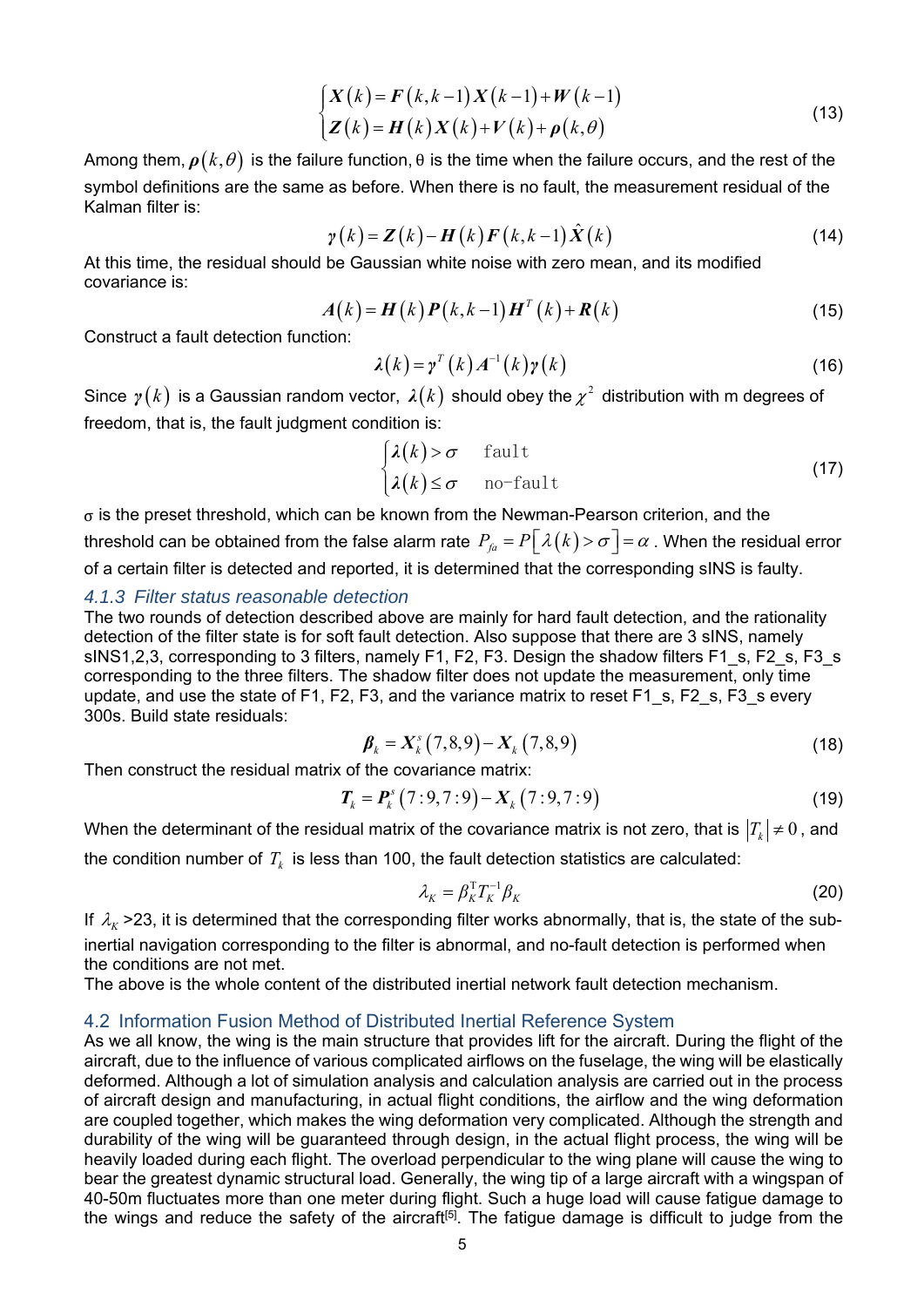appearance, and since there is no real data on the deformation of the wing in the air, it is impossible to analyze the damage of the parts and the deformation of the wing. Therefore, the inspection of the wing during flight is very important. Necessary.

This section will establish a specific method of using distributed inertial sensor network for wing deformation detection, mainly to monitor the longitudinal deformation of the wing.

### *4.2.1 Modeling of wing flexural deformation*

The schematic diagram of the deformation of the wing is shown:



Figure 3-Schematic diagram of wing deformation

The deformation of the wing is modeled by the theory of thin plate bending. The form of the basic mechanical equation of thin plate bending is as follows:

$$
\frac{\partial^4 w}{\partial x^4} + 2 \frac{\partial^4 w}{\partial x^4 y^2} + \frac{\partial^4 w}{\partial y^4} = \frac{q(x, y)}{D}
$$
 (21)

In the equation (21), *w* is the deflection, which refers to the displacement of the midplane of the thin plate perpendicular to the midplane under the action of the load q. , *x, y* are the coordinate points along the *x* and *y* axes of the thin plate, *q(x, y)* is the load of the treatment and the middle of the thin plate, and *D* is the bending stiffness of the thin plate. From the formula, we can see that when the boundary conditions are determined, the deflection w can be determined by the load. Considering only the deflection produced along the direction perpendicular to the plane of the wing, the partial derivatives of w with respect to *y* are 0, so equation(21) can be simplified as:

$$
\frac{\partial^4 w}{\partial x^4} = \frac{q(x, y)}{D} \tag{22}
$$

Assuming that the bending moment and transverse shear force at the end of the wing are 0, when  $x = L_{\nu}$ , there is:

> 2 2 3 3  $0 \Rightarrow \frac{6}{2} \times \frac{6}{2} = 0$  $0 \Rightarrow \frac{6}{1} \times \frac{1}{2} = 0$ *x x*  $M_x = 0 \Rightarrow \frac{\partial^2 w}{\partial x^2}$ *x*  $Q_r = 0 \Rightarrow \frac{\partial^3 w}{\partial x^3}$ *x*  $M_x = 0 \Rightarrow \frac{\partial^2 w}{\partial x^2} =$  $\begin{matrix} m_x & 0 \\ 0 & 0 \\ 0 & 0 \\ 0 & 0 \end{matrix}$  $Q_x = 0 \Rightarrow \frac{\partial^3 w}{\partial x^3} =$ (23)

One end of the wing is fixed to the fuselage without deformation, Based on the above, the deflection deformation model of the wing can be obtained by integration:

$$
w = \frac{q}{24D} \left( x^4 - 4L_w x^3 + 6L_w^2 x^2 \right)
$$
 (24)

However, in the actual flight process, the load *q* and the bending stiffness *D* are not known to us. The deflection deformation at the end of the wing can be obtained by doing the deformation  $q = 8 w<sub>r</sub> D / L_w^4$ . The deflection is re-expressed as: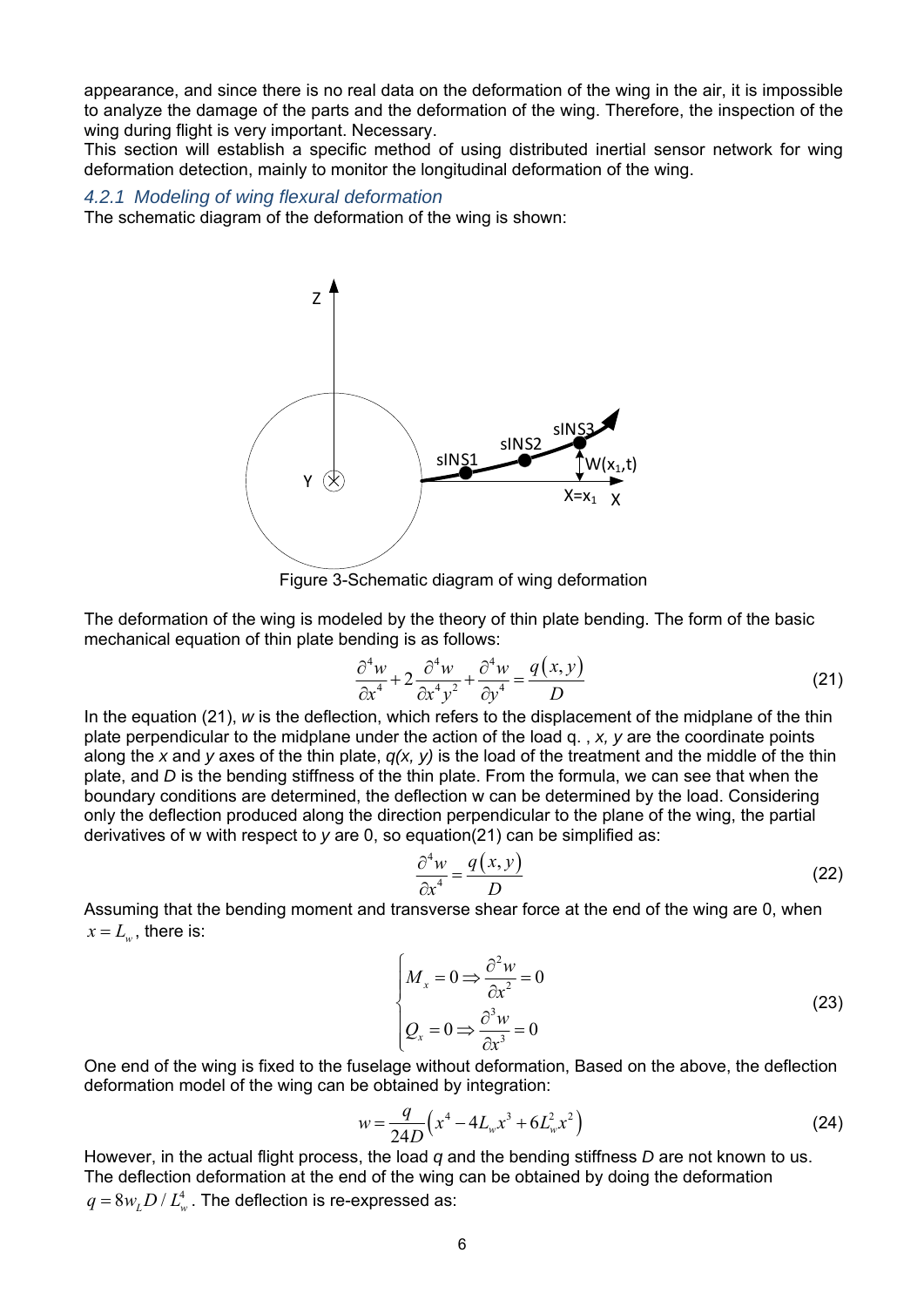$$
w = \frac{w_L}{3L_w^4} \left( x^4 - 4L_w x^3 + 6L_w^2 x^2 \right)
$$
 (25)

From the above formula, we can see that the length of the wing is known, when the deflection deformation of the wing tip is determined, the deflection at any position of the wing can be determined, and the deflection of the wing tip corresponds to the only kind of wing deformation; Conversely, when the deflection and position of a certain position of the wing are known, the deflection of the end of the wing can also be determined. That is to say, after the sub-inertial navigation is arranged on the wing, the position of each sub-inertial navigation and the measured deflection can be used to determine a kind of wing deformation.

### *4.2.2 Federated Kalman Filter Algorithm*

Considering that the shape estimation of the wing requires the comprehensive utilization of the solution results of multiple sub-nodes<sup>[6]</sup>, the federated Kalman filter structure will be used for fusion. The structure of the federated Kalman filter is shown in the figure below:



Figure 4-Schematic diagram of federated filter structure

In the federated Kalman filter, the system information update can be divided into 4 parts:

#### 1) Information distribution

In the federated Kalman filter, the system has a common state, and the common state is filtered in the main and sub-filters. The main filter is responsible for the distribution of the covariance matrix *P* and the noise variance matrix of the common state in the sub-filter according to the variance upper bound technique:

$$
\boldsymbol{P}_{i,0} = \boldsymbol{\beta}_i^{-1} \boldsymbol{P}_0
$$
\n
$$
\boldsymbol{Q}_{i,0} = \boldsymbol{\beta}_i^{-1} \boldsymbol{Q}_0
$$
\n(26)

In equation (26),  $P_{i,0}$  is the covariance matrix corresponding to the common state in the i-th subfilter,  $Q_{i0}$  is the noise variance matrix corresponding to the common state in the i-th sub-filter, and  $\beta_i$  is the information distribution factor, which can be determined by the designer according to the specific The situation is set, but the law of conservation of information<sup>[7]</sup> must be satisfied:

$$
\sum_{i}^{n} \beta_{i} = 1 \tag{27}
$$

### 2) Time update

In each sub-filter, the time is updated according to the Kalman filter:

$$
X_{i,K/K-1} = \Phi_{i,K/K-1} \cdot X_{i,K-1}
$$
  
\n
$$
P_{i,K/K-1} = \Phi_{i,K/K-1} \times P_{K-1} \times \Phi_{i,K/K-1}^T + Q_{i,K-1}
$$
\n(28)

3) Measurement update

The measurement of the sub-filter is updated to: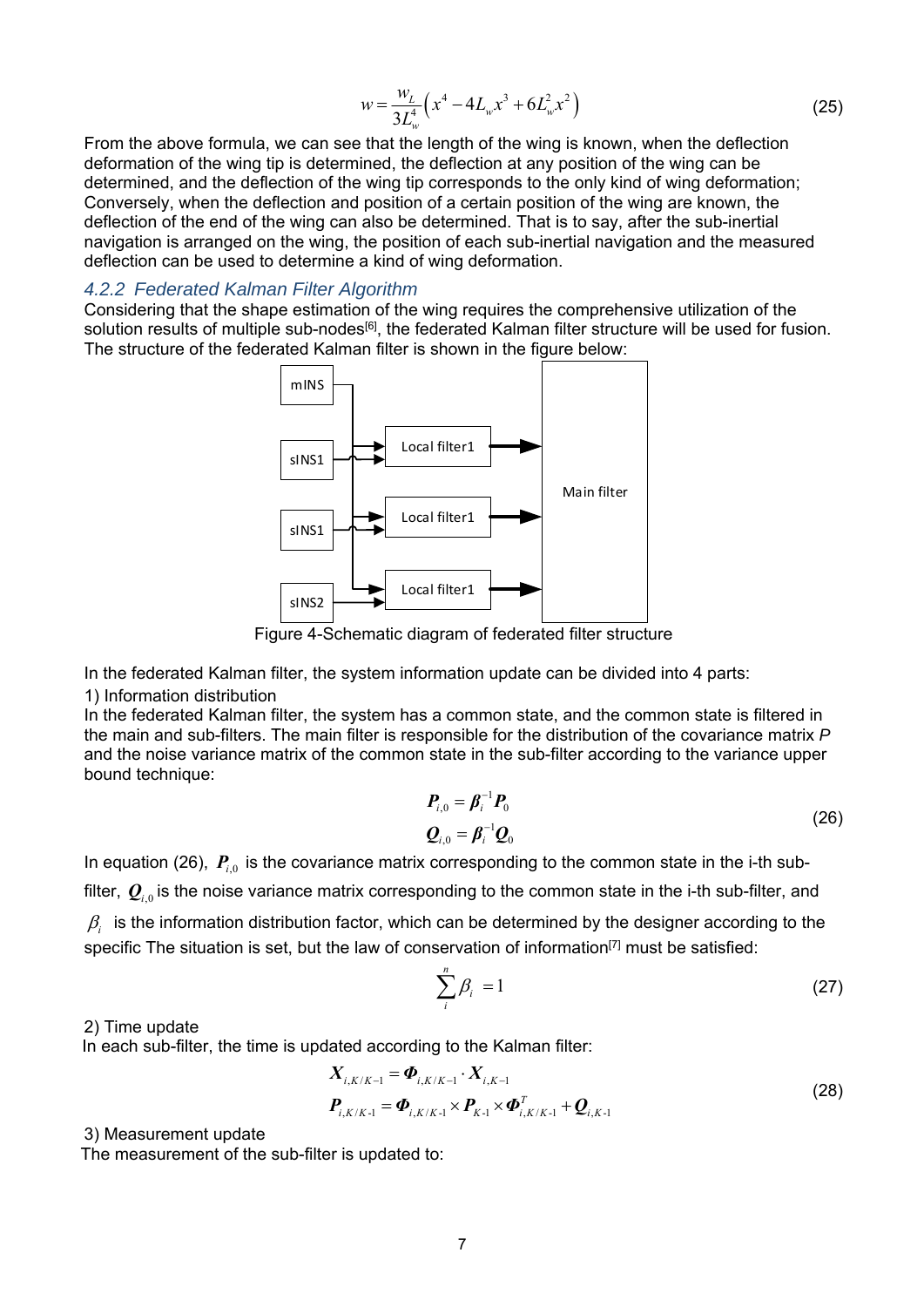$$
\boldsymbol{K}_{K} = \boldsymbol{P}_{K|K-1} \cdot \boldsymbol{H}_{K}^{T} \cdot (\boldsymbol{H}_{K} \cdot \boldsymbol{P}_{K|K-1} \cdot \boldsymbol{H}_{K}^{T} + \boldsymbol{R}_{K})^{-1}
$$
\n
$$
\boldsymbol{X}_{K} = \boldsymbol{X}_{K|K-1} + \boldsymbol{K}_{K} \cdot \boldsymbol{Z}_{K}
$$
\n
$$
\boldsymbol{P}_{K} = (\boldsymbol{I} - \boldsymbol{K}_{K} \cdot \boldsymbol{H}_{K}) \boldsymbol{P}_{K|K-1} (\boldsymbol{I} - \boldsymbol{K}_{K} \cdot \boldsymbol{H}_{K})^{T} + \boldsymbol{K}_{K} \boldsymbol{R}_{K} \boldsymbol{K}_{K}^{T}
$$
\n(29)

4) Information fusion

Information fusion is performed after the main filter obtains the state covariance matrix and state vector of all sub-filters:

$$
\boldsymbol{P}_{k} = \left(\sum_{i=1}^{n} P_{i,k}^{-1}\right)^{-1}
$$
\n
$$
\boldsymbol{X}_{k} = P_{k} \sum_{i=1}^{n} P_{i,k}^{-1} \boldsymbol{X}_{i,k}
$$
\n(30)

Select the deflection displacement of the wing tip  $X_{bi}^T$  as the common state. Rewrite the state vector, and rewrite the state variable in the i-th sub-filter as:

$$
\boldsymbol{X}_{i} = \left[ \boldsymbol{X}_{ci}^{T}, \boldsymbol{X}_{bi}^{T} \right]^{T}
$$
 (31)

The fusion method of the main filter is:

$$
\boldsymbol{P}_{k} = \left(\sum_{i=1}^{n} P_{i,k}^{-1}\right)^{-1}
$$
\n
$$
\boldsymbol{X}_{k} = P_{k} \sum_{i=1}^{n} P_{i,k}^{-1} \boldsymbol{X}_{i,k} \tag{32}
$$

### **5. Experiments and simulation results**

#### 5.1 Relative navigation error model and compensation method

The flight trajectory is set as: the carrier starts from the same position with a heading angle of 30°, passes through two S-shaped turns, and then conducts regular maneuvers such as level flight, turn, level flight at a constant speed, and the duration is 10 minutes, sampling time is 2.5ms.



Figure 5 - Relative attitude and relative position

The average relative attitude error is [0.10ʹ, -0.04ʹ, 0.93ʹ], and the average relative position error is [0.38mm, -0.33mm, 0.84mm].

#### 5.2 Information Fusion Method of Distributed Inertial Reference System

Assuming that five sINS are distributed on the right side of the wing, the specific setting conditions are shown in Table 1.

| sINS Number | Distance to main node (m) | Deformation amplitude (mm) | Gyro drift (°/h) | Accelerometer Bias(ug) |  |
|-------------|---------------------------|----------------------------|------------------|------------------------|--|
|             |                           |                            |                  |                        |  |
|             |                           |                            |                  |                        |  |
|             |                           |                            |                  |                        |  |
|             |                           |                            |                  | 100                    |  |
|             |                           |                            |                  |                        |  |

Table 1 - sINS setting parameter table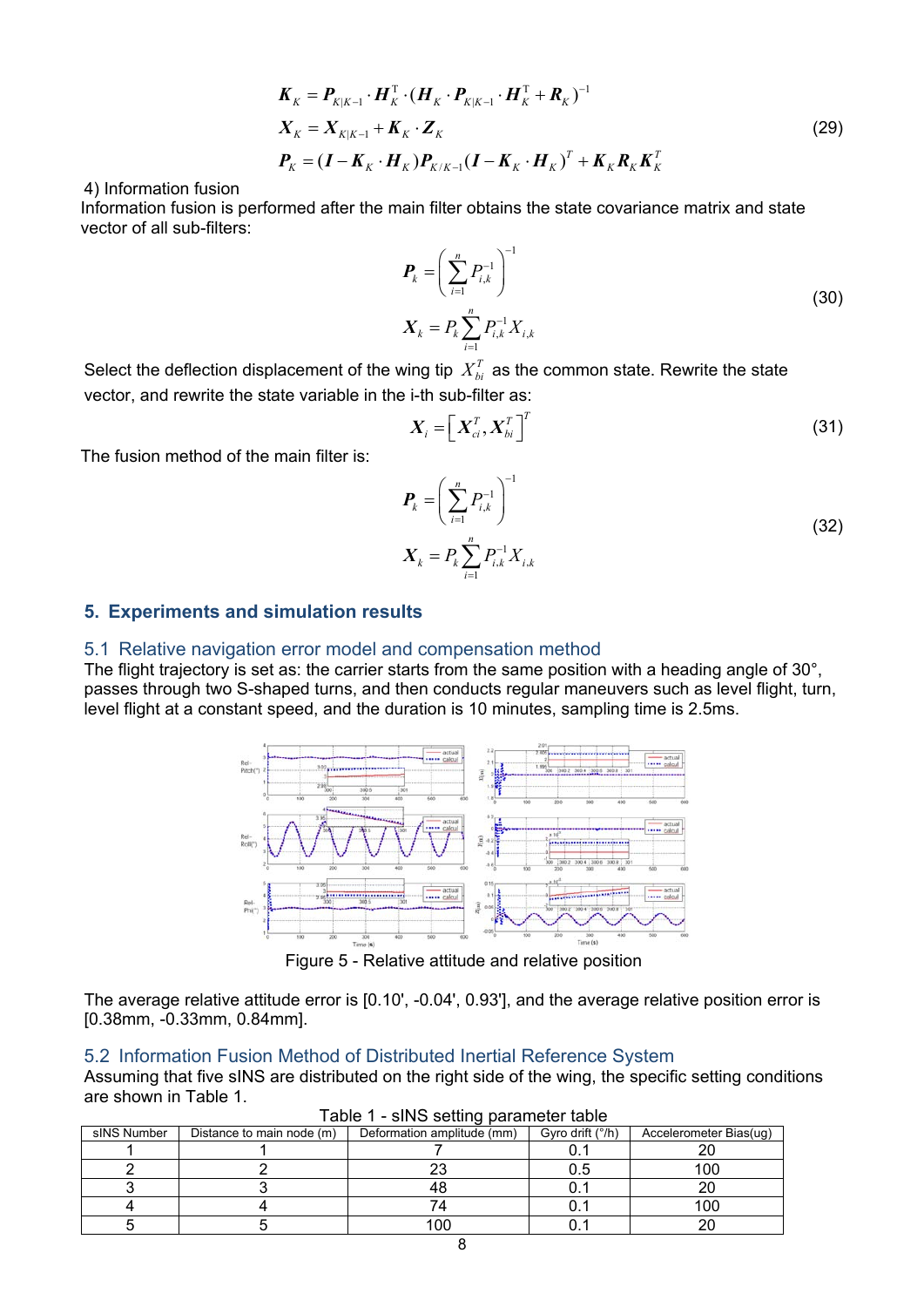

It can be seen that after the relative position of each node is fused by the federated filter, the relative position error of the low-precision sub-nodes is significantly reduced, the relative position error of the medium-high-precision sub-nodes does not change much, and the shape of the wing is more Close to its actual value.

# **6. Conclusion**

This paper proposes a new type of inertial network system based on MEMS inertial sensors, called distributed inertial reference system. The main research content includes the following aspects: (1) Relative navigation algorithm based on master and sub inertial navigation and its error Compensation method research; (2) Distributed inertial reference system fault tolerance method improvement and information fusion algorithm. The purpose is to provide high-precision inertial reference measurement information for local nodes even when the airframe produces flexural deformation and vibration in the air, and at the same time, it can monitor the deformation of the airframe. Theoretical and simulation results show that the real-time data of deformation and vibration can be measured locally under the condition of flexural deformation and vibration of the body.

The authors confirm that they, and/or their company or organization, hold copyright on all of the original material included in this paper. The authors also confirm that they have obtained permission, from the copyright holder of any third party material included in this paper, to publish it as part of their paper. The authors confirm that they give permission, or have obtained permission from the copyright holder of this paper, for the publication and distribution of this paper as part of the ICAS proceedings or as individual off-prints from the proceedings.